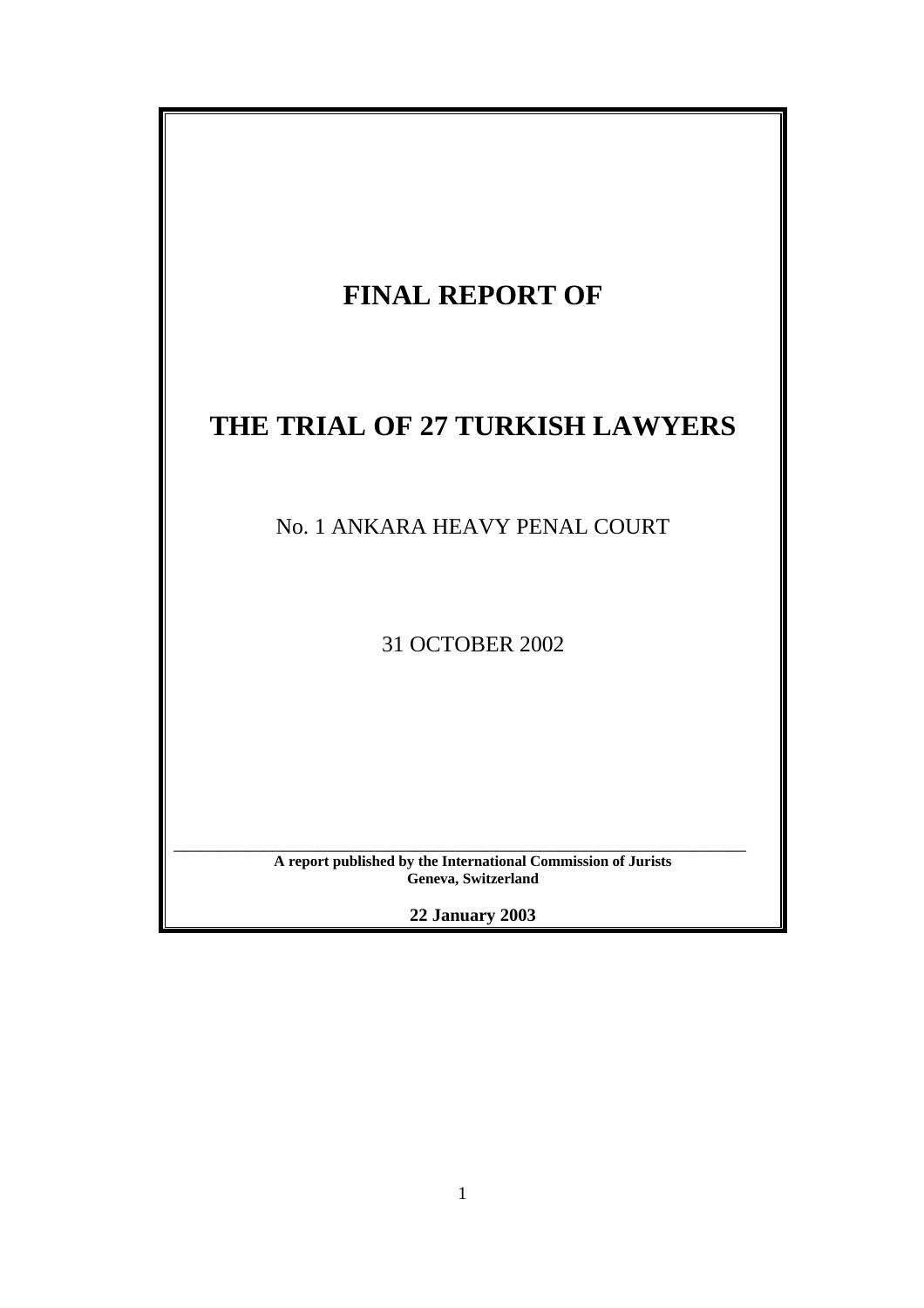# **Table of Contents**

| Ι.   |                                                                                  |  |
|------|----------------------------------------------------------------------------------|--|
| Π.   | The Trial                                                                        |  |
|      |                                                                                  |  |
|      |                                                                                  |  |
|      |                                                                                  |  |
|      |                                                                                  |  |
|      |                                                                                  |  |
|      |                                                                                  |  |
|      |                                                                                  |  |
| III. | Evaluation of the fairness of the proceedings                                    |  |
|      | 1. Concerns relating to<br>compliance with international fair trial standards 10 |  |
|      | a. The right to be tried by an independent and impartial tribunal11              |  |
|      |                                                                                  |  |
|      | c. The right to be presumed innocent until proven guilty12                       |  |
|      | d. The right to be tried within a reasonable time12                              |  |
|      | 2. Compliance with international fair trial standards13                          |  |
|      |                                                                                  |  |
|      |                                                                                  |  |
|      |                                                                                  |  |
| IV.  |                                                                                  |  |
| V.   |                                                                                  |  |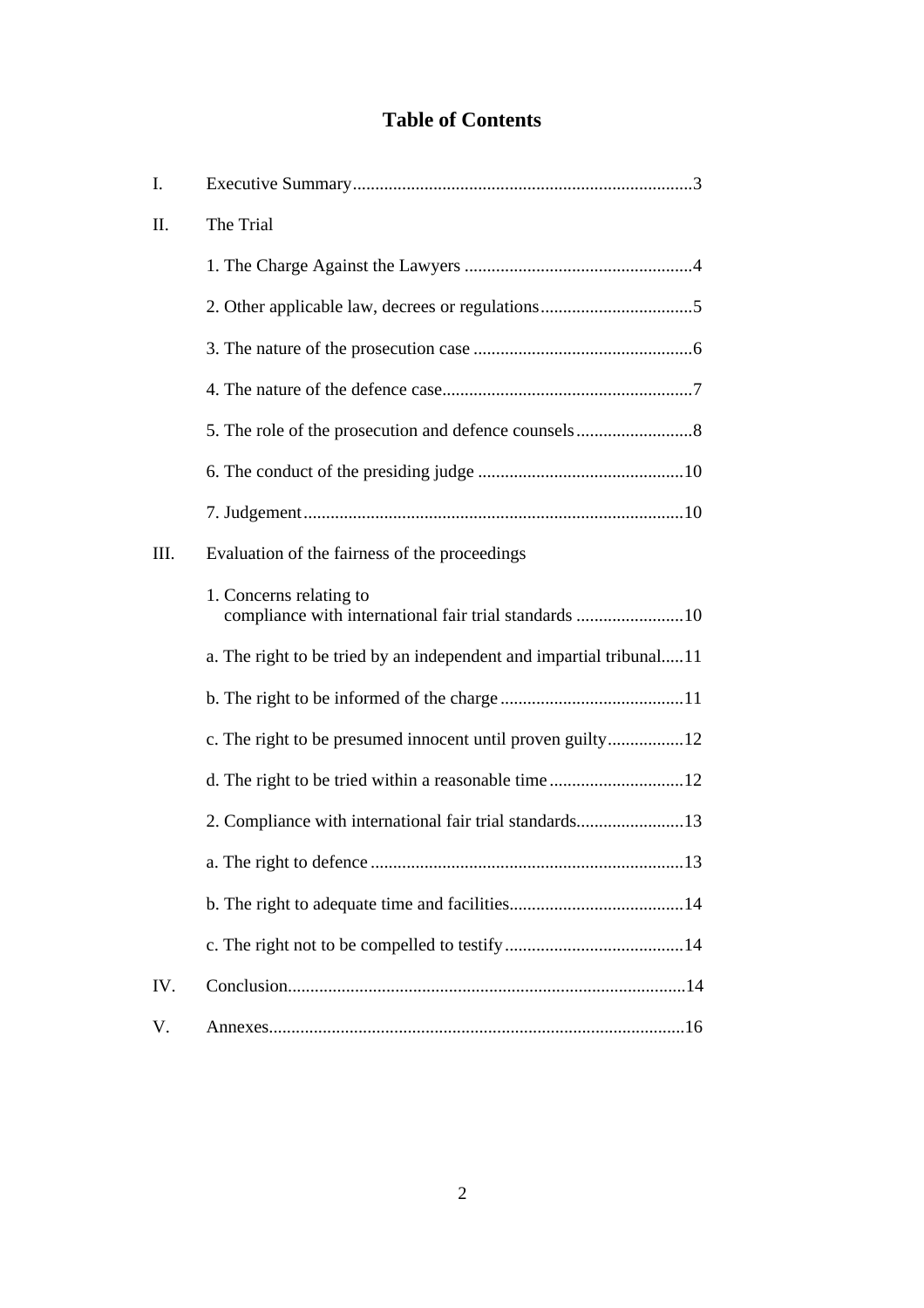#### *I. Executive Summary*

l

This is the final report of the trial of twenty-seven Turkish lawyers who were charged with "professional misconduct" for allegedly having disrupted the peace during court proceedings in December  $2000$ <sup>1</sup>

This trial is the first recorded instance wherein a complaint made by an agent of the state gave rise to the criminal prosecution of members of the legal profession for professional misconduct. Pursuant to Article 240 under which the lawyers were charged, "professional misconduct" constitutes a serious offense punishable by imprisonment, a heavy fine and dismissal from public service. The Bar Association has no jurisdiction over a charge of professional misconduct.

The ICJ appointed an observer, Mr. Paul Richmond, to monitor and report on the lawyers' trial before No. 1 Ankara Heavy Penal Court which took place on 9 May 2002, 11 July 2002 and 31 October 2002.

The ICJ is satisfied that the charge against the lawyers was dismissed on 31 October. Nevertheless, it is concerned that even though this charge was *prima facie* non-political in character, it was brought in circumstances where it was perceived to be a manifestation of state-sponsored harassment and intimidation of members of the Turkish legal profession who represented individuals charged with serious criminal offences against the Turkish state. The ICJ is of the view that the charge was, in effect, brought as a result of the identification of lawyers with their clients' causes

The ICJ's finding that the trial was political in nature is supported by the fact that the accused lawyers were openly identified as "terrorist lawyers" by representatives of the state, including the Chief Public Prosecutor. Furthermore, other evidence that substantiates this finding is as follows: the court minutes during the 5 December 2002 proceeding made no reference to a disruption in the courtroom by the lawyers; the state agent who filed the complaint was not present in the courtroom; several of the defendants who were alleged to have disrupted court proceedings were not present in the courtroom; the lawyers' reports on the proceedings were corroborated by an independent journalist who was present in the courtroom; the court file did not contain any statements from witnesses despite an 11-month investigation; and prior to the 9 May trial, the defendants, their lawyers and the ICJ observer were filmed by an unidentified individual.

Furthermore, the ICJ finds that although some aspects of the right to a fair trial were respected, others such as the right to be tried by an independent tribunal, the right to equality of arms as well as the right to be informed of the charge were not respected

The ICJ reminds the Turkish Government of its international obligations to not identify lawyers with their clients' causes and allow lawyers to perform their professional functions without intimidation, hindrance, harassment or prosecution.<sup>2</sup>

<sup>&</sup>lt;sup>1</sup> See ICJ reports on the criminal proceedings against the 27 lawyers at No. 1 Ankara Heavy Penal Court on 9 May 2002 and 11 July 2002, respectively at  $\langle$ www.icj.org $>$ 

<sup>&</sup>lt;sup>2</sup> Principles 16 and 18, Basic Principles on the Role of Lawyers, adopted by the Eighth United Nations Congress on the Prevention of Crime and the Treatment of Offenders, held in Havana in 1990, and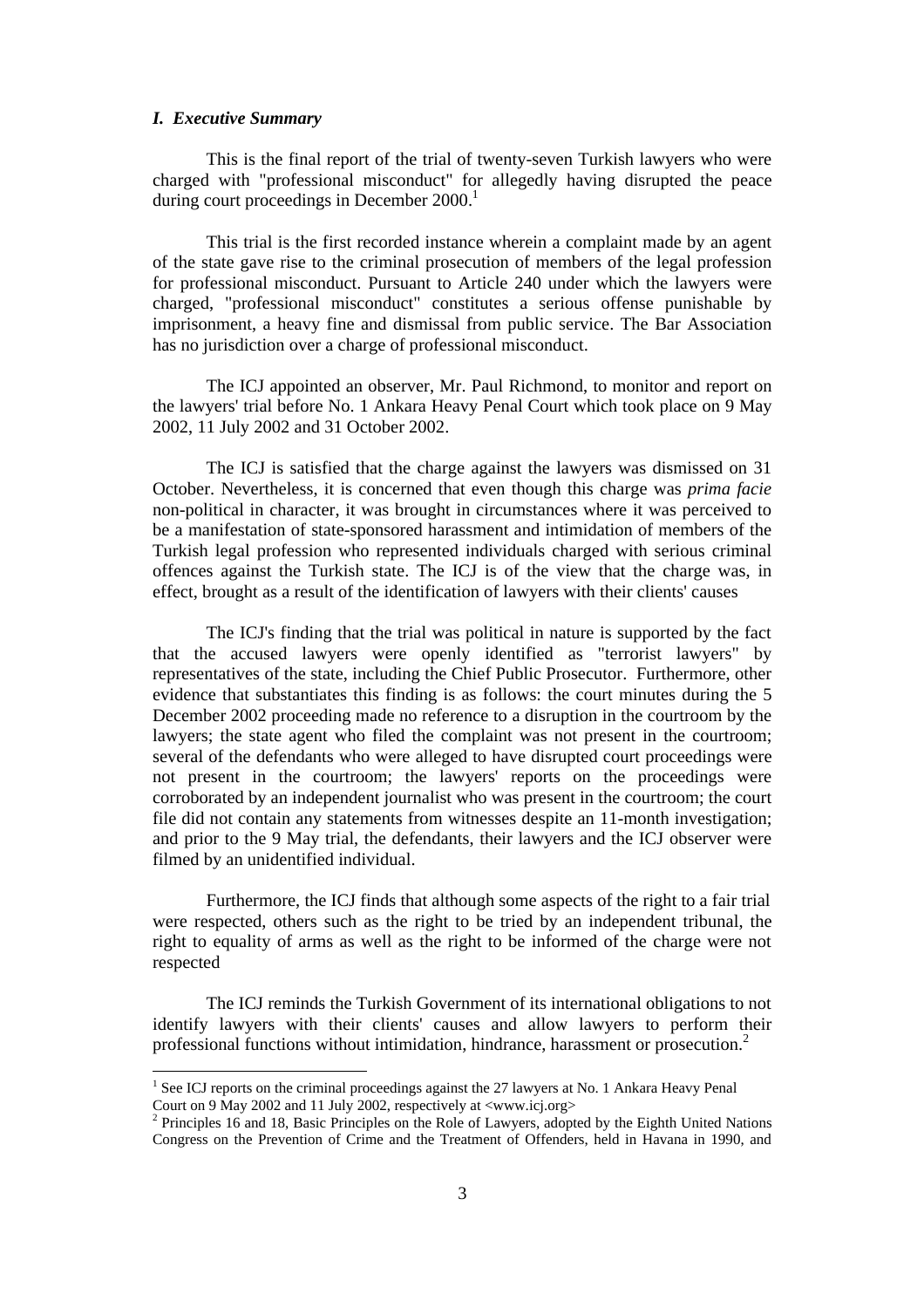#### *II. The Trial*

#### **1. The Charge Against the Lawyers**

The 27 lawyers (hereinafter "Ankara 27") were charged with "professional misconduct", a criminal offence pursuant to Article 240 of the Turkish Penal Code. This charge stemmed from the lawyers' representation of political prisoners at Ulucanlar prison during a court proceeding in December 2000. It was alleged that at this hearing the lawyers "shouted slogans" at the court and "incited those persons present in the courtroom to resist the gendarmes."<sup>3</sup>

The report of a journalist who was present in the courtroom during the aforementioned hearing refutes the claim that the 27 lawyers disrupted the peace. The report states:

Fatma Hulya Tunga [one of the defendants] stated that she wished to read her petition entitled, "F-Type prisons and hunger strikes". This raised tension in the courtroom. The lawyers demanded rejection of the judge stating that the court was under the influence of the administration. The bench decided to withdraw from the case. At the end of the hearing the defendants started shouting 'long live our hunger strikers', the gendarmes took them out of the courtroom by force. The lawyers who tried to intervene were also beaten. One of the lawyers, Suna Coskun, had a doctor's report that she could not work for a day after the incident.<sup>4</sup>

The official minutes of the court likewise made no reference to a breach of the peace in the courtroom by the lawyers. The minutes read in relevant part as follows:

Fatma Hulya Tumgan stated that she wished to address the court by reading her statement regarding the F-Type Prison death fasts. The Public Prosecutor stated that the statement did not need to be read because her defence statement had already been taken but that the written statement could be provided to the court and admitted in evidence in the case if necessary. Lawyer Zeki Ruzgar demanded that Fatma Hulya Tumgan be permitted to read her defence statement to the court. The court decided to admit Fatma Hulya Tumgan's defence statement relating to F-Type Prisons and attach it to her file. The hearing continued. Fatma Hulya Tumgan and Hatice Yurekli signed a twopage statement which was attached to the file. Lawyer Ibrahim Ergun wanted to address the court in relation to Fatma Hulya Tumgan's defence but the judges refused. Lawyer Ibrahim Ergun asked that it be recorded that he had not been able to address the court. The judge stated that the defence was complete.

Nevertheless, despite the fact that the court minutes did not contain any reference to the disruption of the peace, lawyers representing the Ulucanlar prisoners

l

welcomed by the General Assembly in Resolution  $45/121$  of Dec. 14, 1990. G.A. Res.  $45/121$ ,  $45<sup>th</sup>$ Sess.

<sup>3</sup> Indictment dated 27 Nov. 2001

<sup>4</sup> *Radikal*, 6 Dec. 2000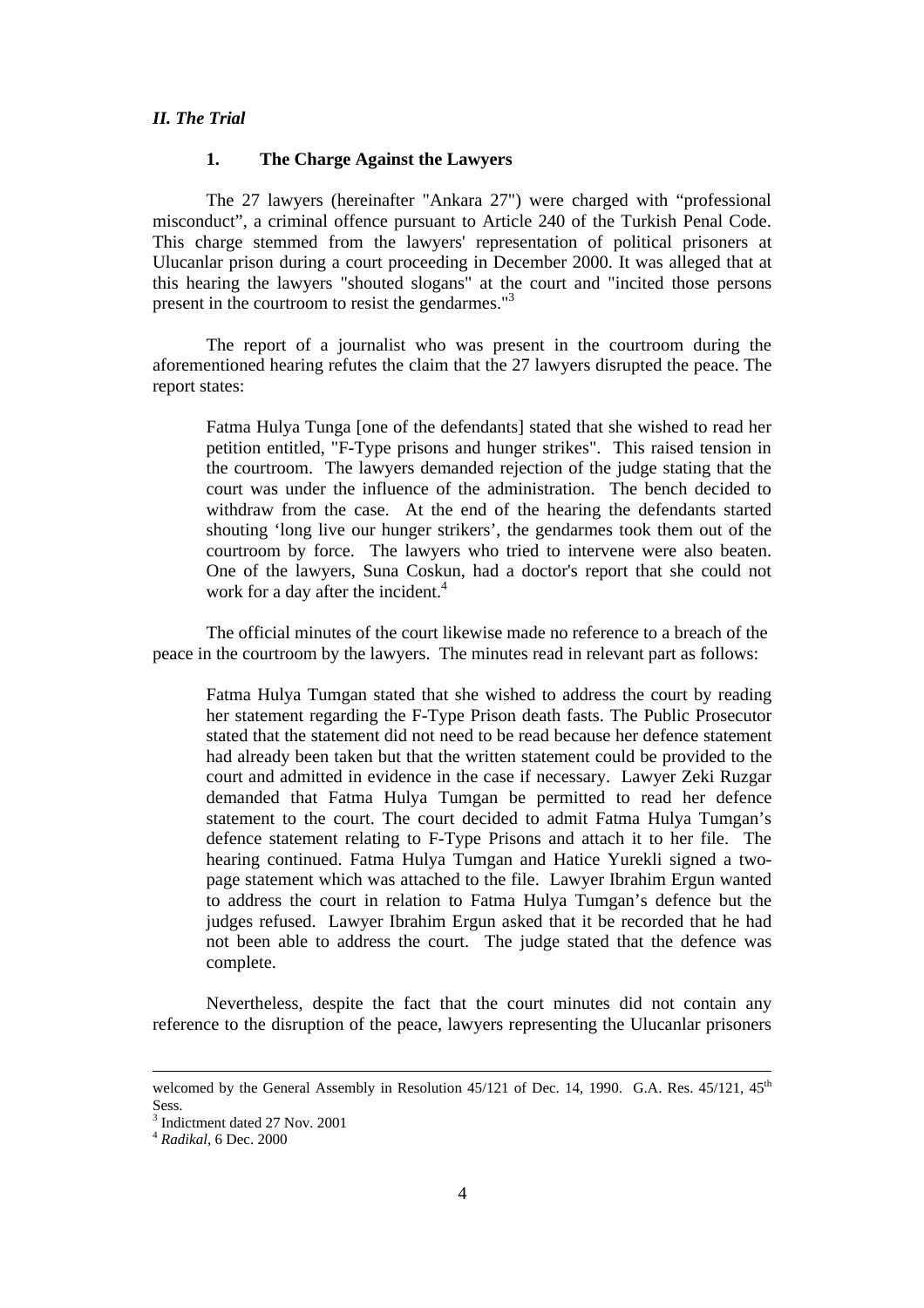were charged with violating Article 240 of the Turkish Penal Code. This article provides as follows:

Apart from situations written in the Act, whatever the reason may be, if a public servant abuses or misuses their duty/responsibility, depending on the degree of the offence, they shall be imprisoned for 3 years. In the event of any mitigating circumstances the penalty shall be between 6 months to 1 year imprisonment and in both circumstances there shall be a heavy financial penalty as punishment. Furthermore, there shall also be suspension or dismissal from being a public employee.

According to the Indictment dated 27 November 2001, the particulars of the alleged offence were that:

"… at a hearing before No. 5 Ankara Heavy Penal Court on 5 December 2000 in which persons convicted of membership of the DHKP-C and TKIP appeared to answer charges arising from the Ulucanlar Prison rebellion of 26 September 1999, the lawyers representing the said defendants shouted slogans against the gendarmes and incited persons present in the courtroom to resist the gendarmes."

Article 240 of the Turkish Penal Code, as set out above, creates a criminal offence of professional misconduct. The failure of any public employee to act in accordance with his/her duty is a serious offence punishable by a term of imprisonment, a heavy fine and dismissal from public service. The Bar Association has no jurisdiction in respect of a complaint of professional misconduct under Article 240 of the Turkish Penal Code.

The Observer was informed that Article 240 of the Turkish Penal Code was originally enacted in order to provide a complaint mechanism for Turkish citizens dissatisfied with the conduct of any public employee instructed to act on their behalf. The Observer was also informed that the courts do have experience of criminal prosecutions of lawyers on charges of professional misconduct, however, in all cases, the criminal proceedings have been commenced as a result of a complaint made by an ordinary citizen against the lawyer instructed to act on their behalf. **The Observer understood that the trial of the Ankara 27 was the first recorded occasion on which a complaint made by an agent of the state had given rise to criminal proceedings against a member of the legal profession under Article 240 of the Turkish Penal Code**.

## **2. Other applicable law, decrees or regulations**

Articles 58 and 59 of the Law on Lawyers are relevant in so far as they outline the conditions of inquiry for lawyers accused of offences committed during the course of their professional duties. Article 58 provides as follows:

"All investigations concerning offences committed by lawyers during the course of their duty shall be carried out by the Public Prosecutor responsible for the area, following the grant of permission by the Minister of Justice. The offices and homes of lawyers may only be searched with a court order and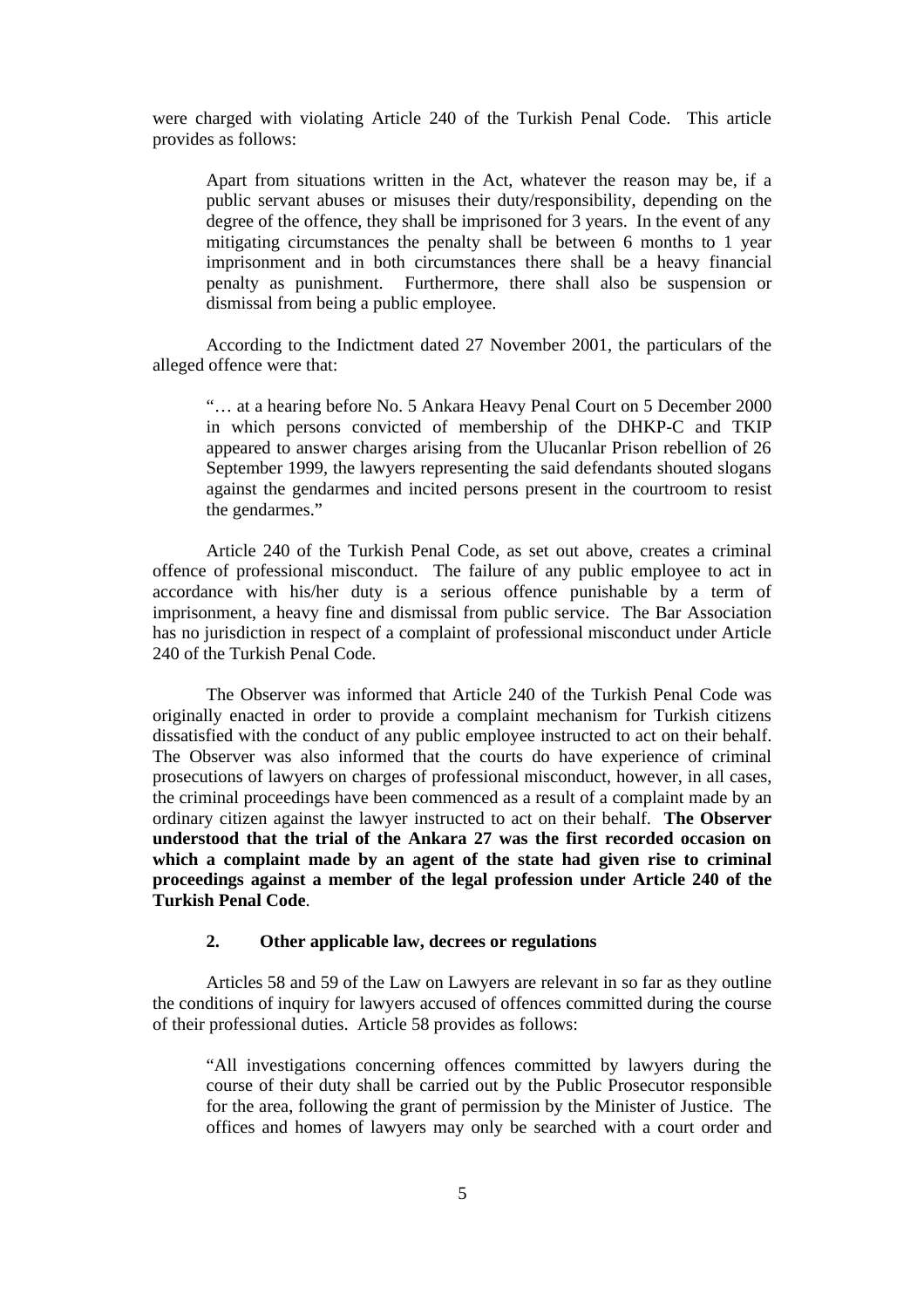under the supervision of a Public Prosecutor and a representative of the Bar Association. Such a search may only be undertaken in respect of the matter in relation to which the court order was obtained. Lawyers should not be subjected to body searches unless they are suspected of offences requiring heavy sentencing."

Article 59 of the Law on Lawyers provides as follows:

"The file in respect of an investigation carried out in pursuance of Article 58 shall be sent to the Under-Secretary of the Minister of Justice responsible for Heavy Penal matters. Following their investigation, if it is decided that legal action is necessary then the file will be sent to the Public Prosecutor of the Heavy Penal Court nearest to where the offence was committed. Within five days, the Public Prosecutor shall prepare an indictment and pass it to the Heavy Penal Court to decide whether there are grounds for a final investigation or not.

A copy of the indictment shall, in accordance with the Procedure Rules of the Penal Court, be given to the lawyer against whom there is an investigation. Following receipt of the indictment, the lawyer may, within the time period set by law, request that further evidence be obtained. If the request is acceptable it is taken into consideration and, if necessary, the judge will order further more detailed investigation.

The trial of a lawyer against whom it is decided to open an investigation will be held at the Heavy Penal Court nearest to where the offence was committed. The Bar Association of which the lawyer is a registered member will be notified of the prosecution."

## **3. The nature of the prosecution case**

The trial of the 27 lawyers before No. 1 Ankara Heavy Penal Court was based upon events that took place during the 5 December 2000 criminal trial of prisoners who were alleged to have committed criminal acts at Ulucanlar prison in September 1999. That trial was presided over by Judge Necdet Yaman, Judge Abdurrahman Kelesoglu and Judge Inci Ozden. The Public Prosecutor was Sadi Aslan.

According to the official court minutes of the hearing on 5 December 2000, the following defence lawyers were in attendance: Zeki Ruzgar; Kazim Bayraktar; Filiz Kalayci; Betul Vangolu; Sevim Akay; Belgun Culhaoglu; Mecit Engeci; Huseyin Yukselbicen; Nurten Caglar; Oya Aydin; Vedat Aytac; Nuray Ozdogan; Sevil Ceylan; Keles Ozturk; Medine Ayhan; Goksel Arslan; Gulizar Tuncer; Aytul Kaplan; Haci Ali Ozhan; Ertugrul Cem Ilhan; Dilek Midik; Devrum Karakulah; Ibrahim Ergun; Ozgur Sariyildiz; Riza Karaman; Gaye Dincel and Selcuk Kozagaci.

Some time after the trial, Kemal Tekin, a gendarme captain, filed a written complaint with the Office of the Public Prosecutor (the complaint itself was undated). The complaint alleged that the 27 lawyers representing the defendants had, during the court proceedings, failed to act in accordance with their professional duty by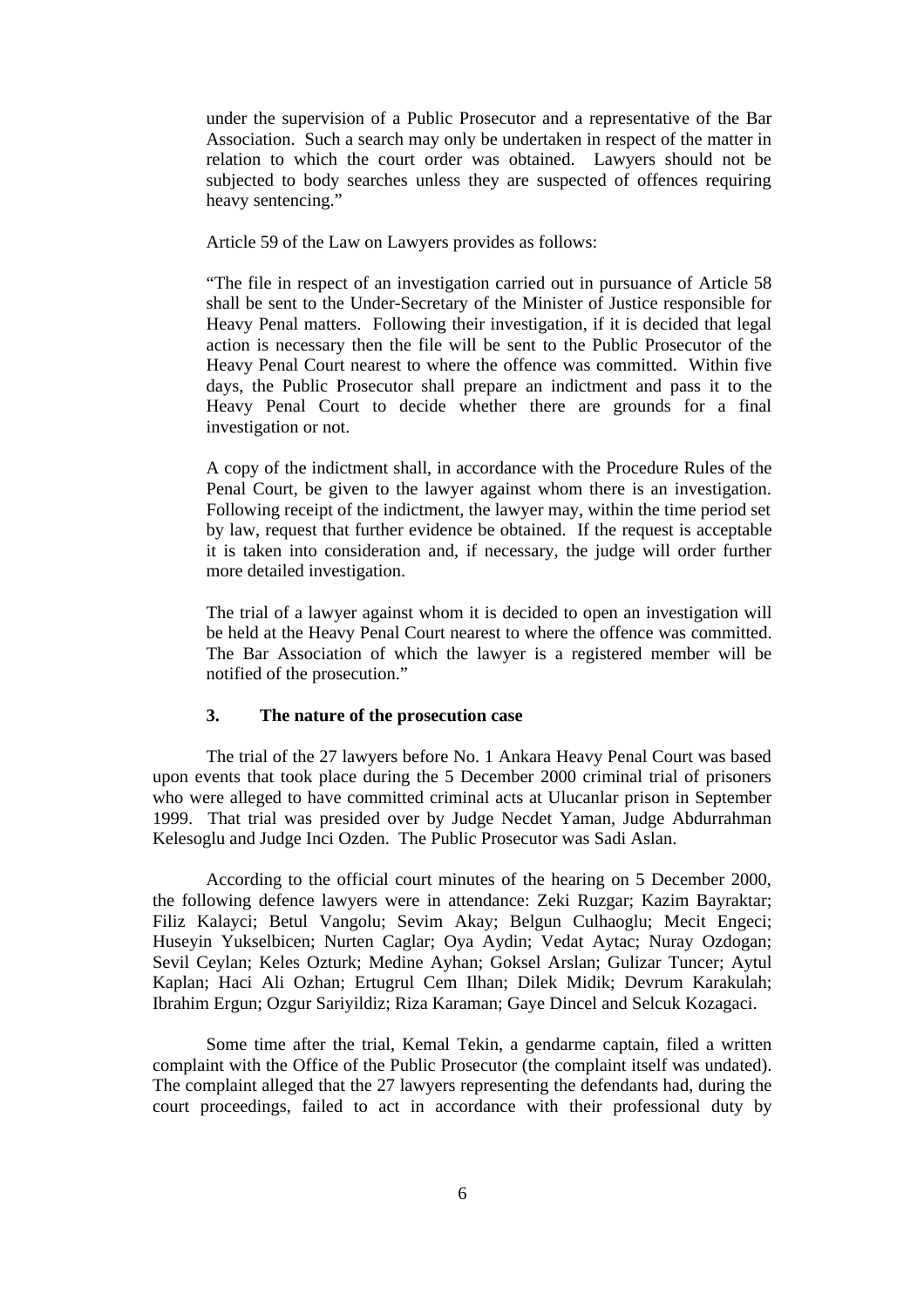"shouting slogans" and "inciting those persons present in the courtroom to resist the gendarmes".

The complaint was then forwarded by the Ministry of Interior to the Minister of Justice<sup>5</sup> who, on 25 April 2001, instructed the Office of the Public Prosecutor to commence an investigation into the conduct of the lawyers in attendance on 5 December 2000. After the Public Prosecutor's report of the investigation was completed, the Minister of Justice found there to be a case to answer and instructed that charges should be brought and legal proceedings commenced against the 27 lawyers.<sup>6</sup> The Public Prosecutor prepared the Indictment dated 27 November 2001.

From 27 November 2001 to 9 May 2002, there were written submissions by the prosecution and the defence. The first hearing took place on 9 May 2002 before No. 1 Ankara Heavy Penal Court. The second hearing took place on  $11<sup>th</sup>$  July 2002 before the same court. The third and final hearing took place on  $31<sup>st</sup>$  October 2002 before the same court.

#### **4. The nature of the defence case**

In their defence statement, the 27 lawyers maintained that there was insufficient evidence to support the accusation that they had shouted slogans and provoked those present in the courtroom to resist the gendarmes during the 5 December 2000 hearing. The lawyers stated that the complaint made against them was an attempt to punish them for providing legal representation to individuals who were charged with offences arising out of their expression of political ideals contrary to those of the Turkish state.

3. During the course of this incident, the 27 lawyers acted together with their clients by demonstrating and shouting slogans with them in order to incite the defendants and observers present in the courtroom to resist the gendarmes.

We request that all necessary procedures be invoked to deal with the above-mentioned lawyers."

 $6$  By way of a letter dated 14 November 2001, the Minister of Justice found there to be a case to answer and authorised the prosecution. The said letter states that the 27 lawyers are accused of:

 $<sup>5</sup>$  The Ministry of the Interior forwarded the complaint to the Ministry of Justice with a letter dated 19</sup> December 2000 attached. The letter states in relevant part:

<sup>&</sup>quot;1. At 14.00 on 5 December 2000, at a hearing regarding the case of the Ankara Closed Central Prison rebellion, members of illegal organisations (DHKP-C and TKIP) demonstrated in the court by singing and refusing to leave the court.

<sup>2.</sup> As gendarme officers attempted to remove them from the hearing, DHKP-C terrorist organisation members Mr. Mustafa Yigit and Miss Hatuce Yurekli beat and resisted the gendarme officers. Miss Hatuce Yurekli squeezed her legs between her chair, so as to prevent herself from being removed from the court.

<sup>&</sup>quot;Acting together with their detained clients, members of the DHKP-C and TKIP terrorist organisations, who were being tried at No.5 Ankara Heavy Penal Court in relation to the rebellion which occurred at the Ankara Central Closed Prison [Ulucanlar] in 1999, by shouting slogans at the end of the hearing on 5.12.2000, inciting the defendants and the observers in the courtroom to resist the gendarmes."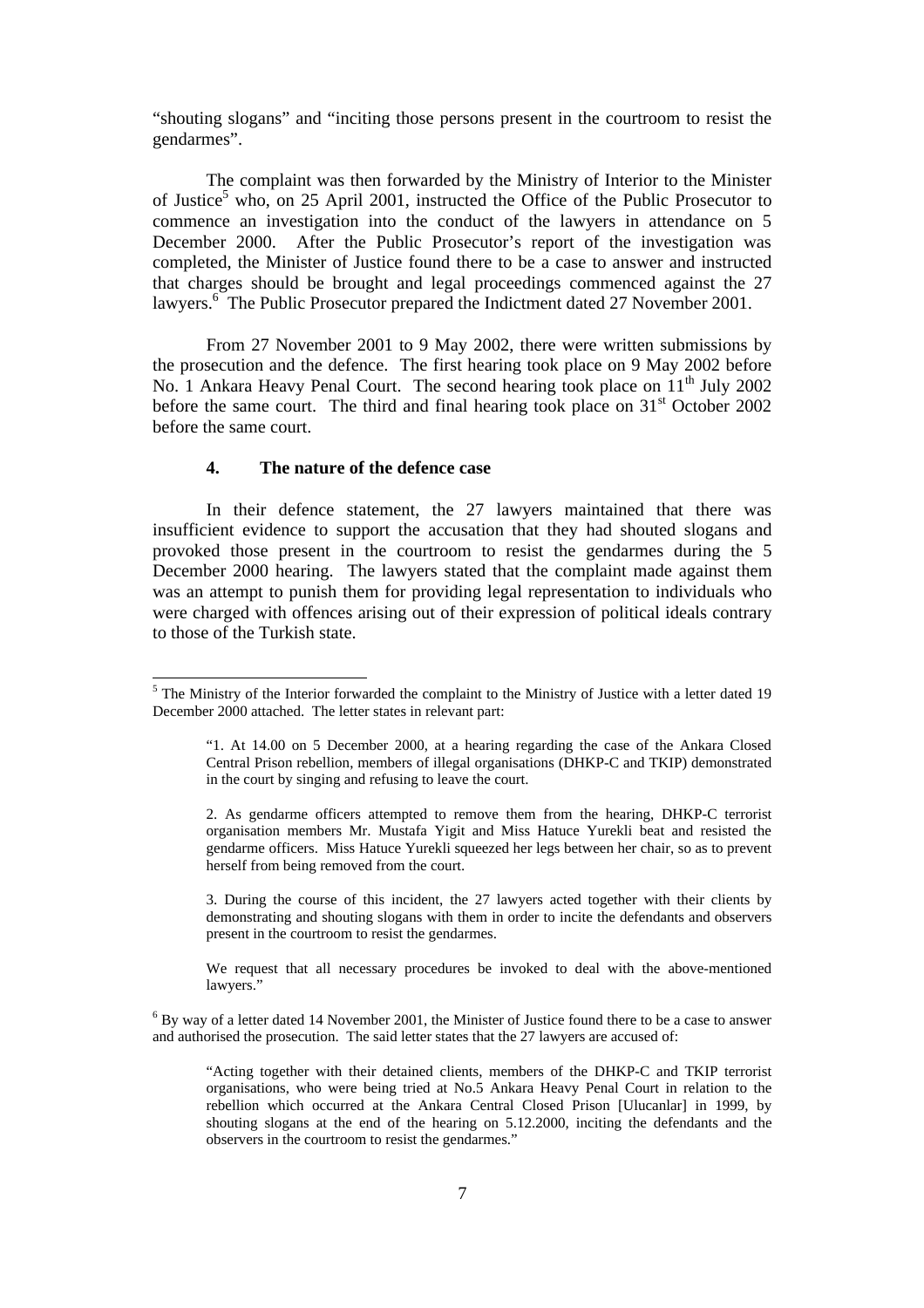The defence case was that after the trial on 5 December 2000 commenced, the defendants, in an attempt to make their defence, started to address the court regarding the incident at Ulucanlar Prison, however, as they did so, the gendarmes and judges intervened in an effort to prevent them from commenting upon the incident. The lawyers representing the defendants objected and demanded that their clients should be allowed to exercise their right to make a defence. The judges refused to hear the defendants. At this point, the gendarme officers present in the courtroom began to physically assault the defendants. The defence case statement went on to allege that the gendarme officers proceeded to beat, punch and pull the hair of the defendants as they stood in the dock. The lawyers stated that they immediately protested and demanded that the judges order the gendarmes to stop abusing their clients. The lawyers maintained that the judges failed to intervene and instead left the courtroom.

According to the defence case statement, at this point the defendants began to shout slogans and the lawyers themselves intervened in an attempt to stop the violence that was being inflicted upon their clients. In response, the gendarmes and police officers beat the lawyers, resulting in one of their number being injured.

The Observer noted during the course of his observations that at no stage of the proceedings were the defendant lawyers excluded from observing the proceedings against them. No restrictions were placed upon their ability to defend themselves in person when they so wished or upon their choice of legal representative. They were able to hear the prosecution case in full and put forward their defence by way of oral and written submission. They were able to refute the prosecution's evidence. The court authorities also complied with their duty to notify the accused of the date and location of the hearing.

The Observer notes that the defendants were afforded over five months to prepare their case between the indictment being preferred and the start of the trial. A further five-and-a-half months then elapsed between the start of the trial and its conclusion, a period of time during which only three short hearings were held. The case against the lawyers was not especially complex. They faced a single charge and the prosecution's evidence comprised a single complaint by one gendarme officer. Although 27 lawyers were charged, they were all able to access separate representation. All of the lawyers were on bail during the proceedings and so no restrictions were placed upon their ability to communicate in confidence with their legal representatives. The Observer received no complaints of the defence having been denied full access to all appropriate information, files and documents necessary for the preparation of their case, nor any complaints to the effect that they had been denied adequate preparation time.

## **5. The role of the prosecution and defence counsels**

l

The prosecution was represented by Public Prosecutor Yalcin Erkumay<sup>7</sup>. The Observer understands that Mr. Erkumay was not specifically selected to prosecute the Ankara 27, rather, the case was randomly allocated to No.1 Ankara Heavy Penal

<sup>&</sup>lt;sup>7</sup> The Observer attempted to obtain an audience with Mr. Erkumay at lunch-time on  $31<sup>st</sup>$  October 2002, but was informed by court staff that he had already completed his list of cases for the day and had left the building.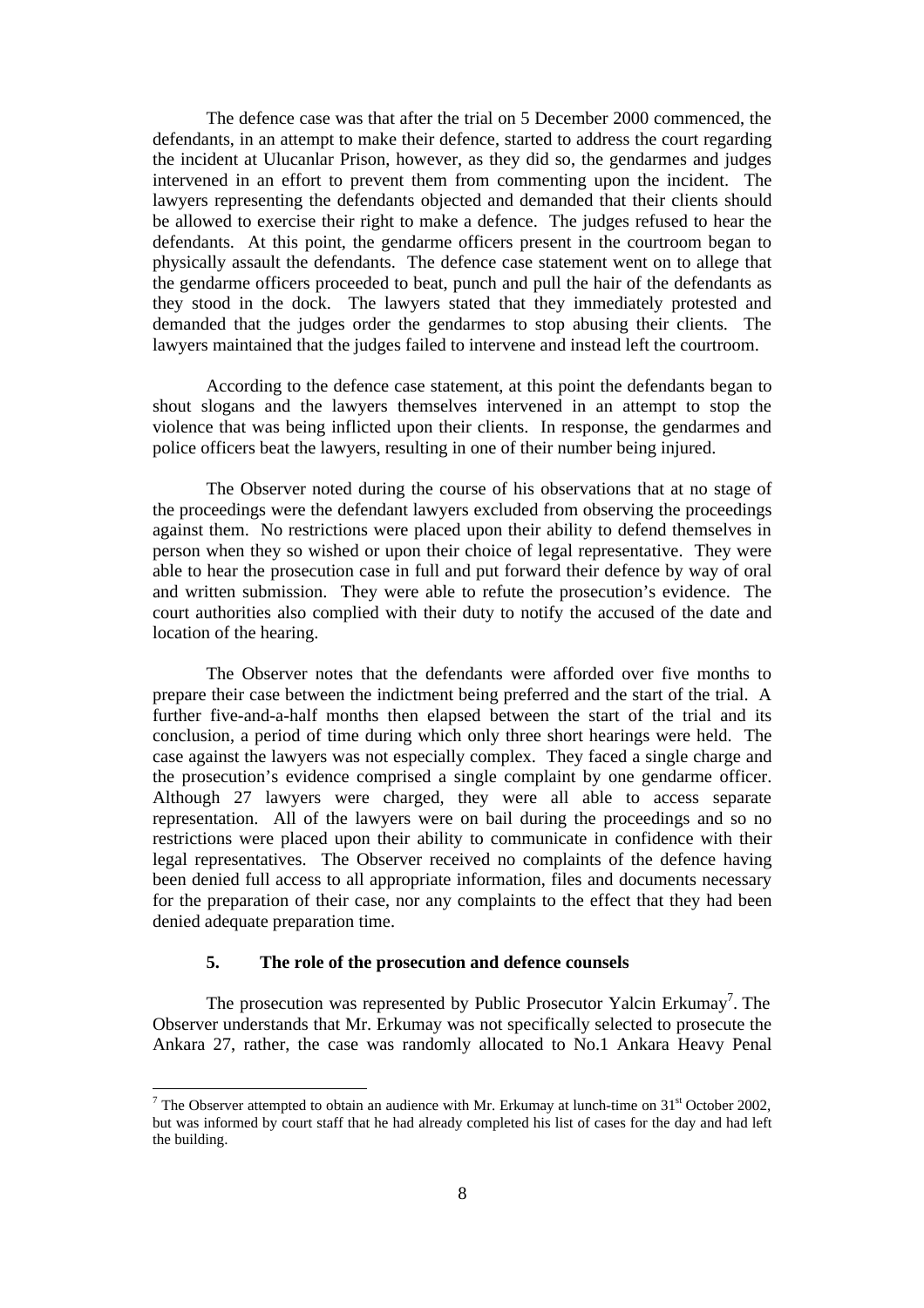Court. The case was then assigned to Mr. Erkumay because he is responsible for prosecuting all cases in Court No. 1.

The defendants were represented by members of the Contemporary Lawyers Association ("CLA"). The Observer understands that the 27 lawyers were able to appoint lawyers of their own choosing. All of the defendants were members of the CLA themselves and they chose to appoint their colleagues to act as their legal representatives.

The Observer is concerned that the principle of "equality of arms" was not fully respected in that the prosecutor had a right to summarise his argument using his own words, but the defence lawyers and defendants were barred from dictating their own defence arguments directly into the record. As the Court did not have any accurate mechanism for recording oral submissions made during the course of the hearing, it relied upon a typist to generate the only account of the evidence given and representation made in the courtroom. The typist recorded only that which the judge or public prosecutor dictated to her. Defence lawyers, meanwhile, had to rely upon the judge to summarise the statements of the defendants and argument of counsel. The Observer considers that this procedure, which is common to all criminal trials in Turkey, fails to comply with the principle of "equality of arms" in so far as it places the defence at a substantial disadvantage vis-à-vis the prosecution.

The Observer is concerned that the procedure for recording defence submissions in Turkey potentially fails defendants in three key respects. First, during the course of the trial it risks creating the impression that defence submissions are not as important as those made by the prosecution. Second, it may prevent defendants from arguing on appeal matters advanced on their behalf during the course of their trial. Third, the procedure as presently followed could be said to deprive appellate courts, whose role is to scrutinise the fairness of trial proceedings, of any accurate record of the proceedings in the lower court. In the opinion of the Observer, these matters serve to place the defence at a substantial disadvantage vis-à-vis the prosecution during the course of criminal proceedings in Turkey.

As a result of information obtained from interviewees, the Observer understands that although during the hearing the defence can object to the judge's summary, acceptance of this objection is within the judge's discretion. After the hearing is over, the defence lawyer has no right to object to how his/her argument is summarised in the record. In the hearings observed, the defence counsel did not seek to challenge the judge's summary at any stage of the proceedings.

The Observer reports further that counsel for the prosecution and defence counsel had access to files and documents necessary for the preparation of their case. Each was afforded adequate time and facilities to prepare their case. Each was informed of the date, time and place of the hearings in the case. Each was able to address the court by way of full oral submissions and during the said submissions each was afforded an effective opportunity to challenge the others case and advance their own case.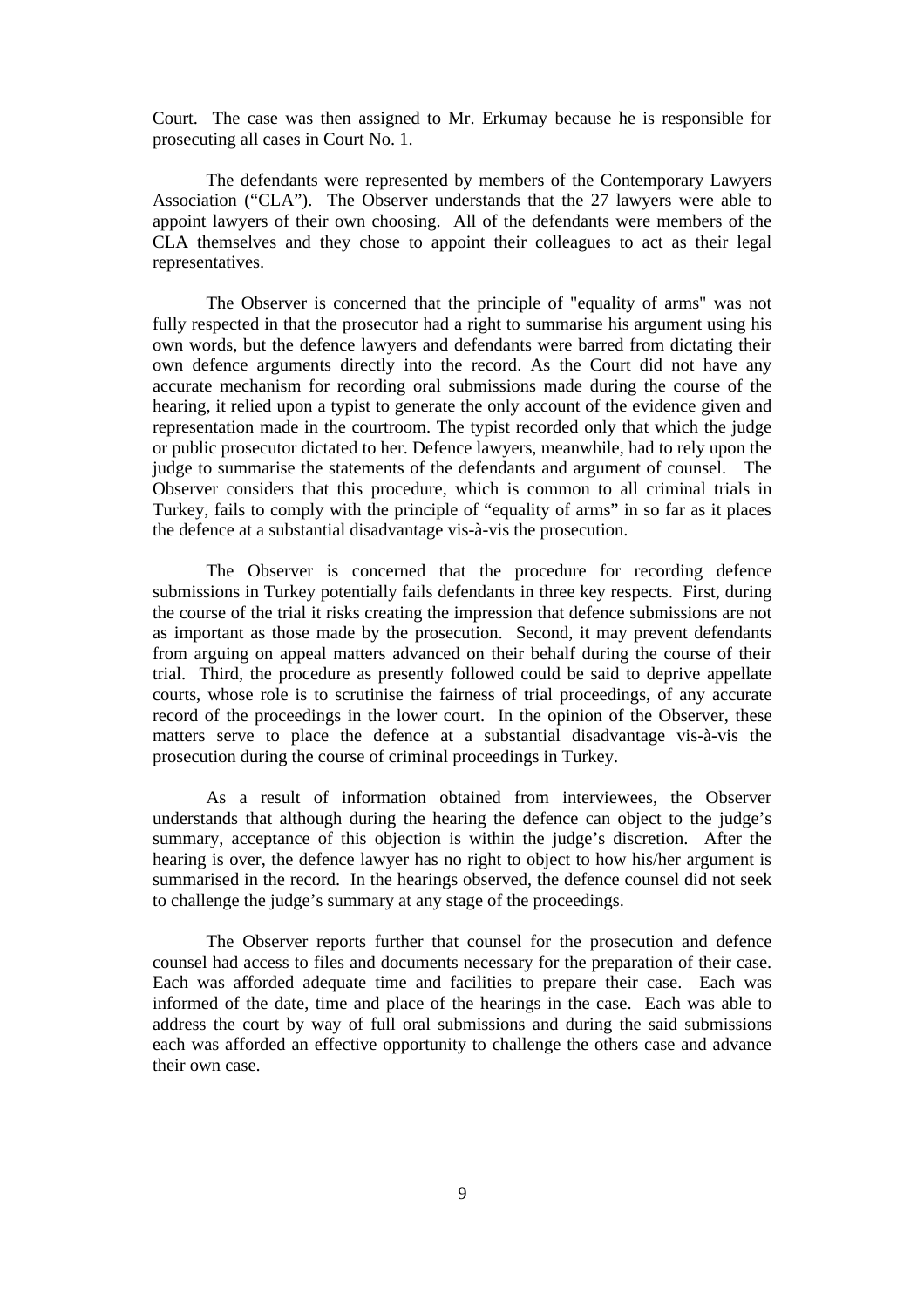The Observer is not able to report upon the ability of counsel to call and effectively examine witnesses since none were called by either party during the course of the hearings observed.

## **6. The conduct of the presiding judge**

The trial was presided over by Judge Mustafa Danisman, Judge Nihat Akalin and Judge Zeki Gungor.

The Observer is satisfied of the judge's attitude and approach towards the prosecution and defence. It was most apparent that the judges hearing the trial of the Ankara 27 were competent and experienced. They were in command of the issues before them and demonstrated a willingness to provide the defendants a satisfactory opportunity to present their defence. The Observer welcomes the Court's decision on 9 May 2002 to adjourn the trial so as to allow defendants from Istanbul to present their defence in person. The Observer is also satisfied of the Court's decision on 11 July 2002 to adjourn the trial so as to allow the defendant Goksel Arslan another opportunity to present his defence and not compel him to travel to Ankara in order to do so.

# **7. Judgement**

At the hearing on  $31<sup>st</sup>$  October 2002, the public prosecutor invited the court to acquit all 27 of the defendant lawyers. The judges unanimously ruled that the alleged charge was not supported by sufficient evidence to find that an offence had been committed and acquitted all of the defendants.

# *III. Evaluation of the fairness of the proceedings*

The European Convention for the Protection of Human Rights and Fundamental Freedoms (ECHR) is the primary binding regional instrument to have actually been ratified by Turkey. $8\quad$  In addition, relevant persuasive non-treaty standards include the Universal Declaration of Human Rights of 1948 (UDHR), UN Basic Principles on the Independence of the Judiciary of  $1985^9$  and the UN Basic Principles on the Role of Lawyers of 1990.<sup>10</sup>

# **1. Concerns relating to compliance with international fair trial standards**

The ICJ believes that the criminal charge against 27 lawyers before No.1 Ankara Heavy Penal Court is in reality a form of harassment of lawyers in the discharge of their duties.

<sup>&</sup>lt;sup>8</sup> Turkey has been a State Party since 1954.

<sup>&</sup>lt;sup>9</sup> Basic Principles on the Independence of the Judiciary, adopted by Seventh United Nations Congress on the Prevention of Crime and the Treatment of Offenders, Milan 1985, endorsed by General Assembly Resolution 40/32 of 29 November 1985 and Resolution 40/146 of 13 December 1985. See G.A. Res. 40/32, UN GAOR, 40<sup>th</sup> Sess., Supp. No. 53, at 204, UN Doc. A/40/53 (1985); Res. 40/146, UN GAOR, 40<sup>th</sup> Sess., Supp. No. 53, at 254, UN Doc. A/40/53 (1985).

<sup>&</sup>lt;sup>10</sup> Basic Principles on the Role of Lawyers, adopted by the Eighth United Nations Congress on the Prevention of Crime and the Treatment of Offenders, held in Havana in 1990, and welcomed by the General Assembly in Resolution  $45/121$  of Dec. 14, 1990. G.A. Res.  $45/121$ ,  $45<sup>th</sup>$  Sess.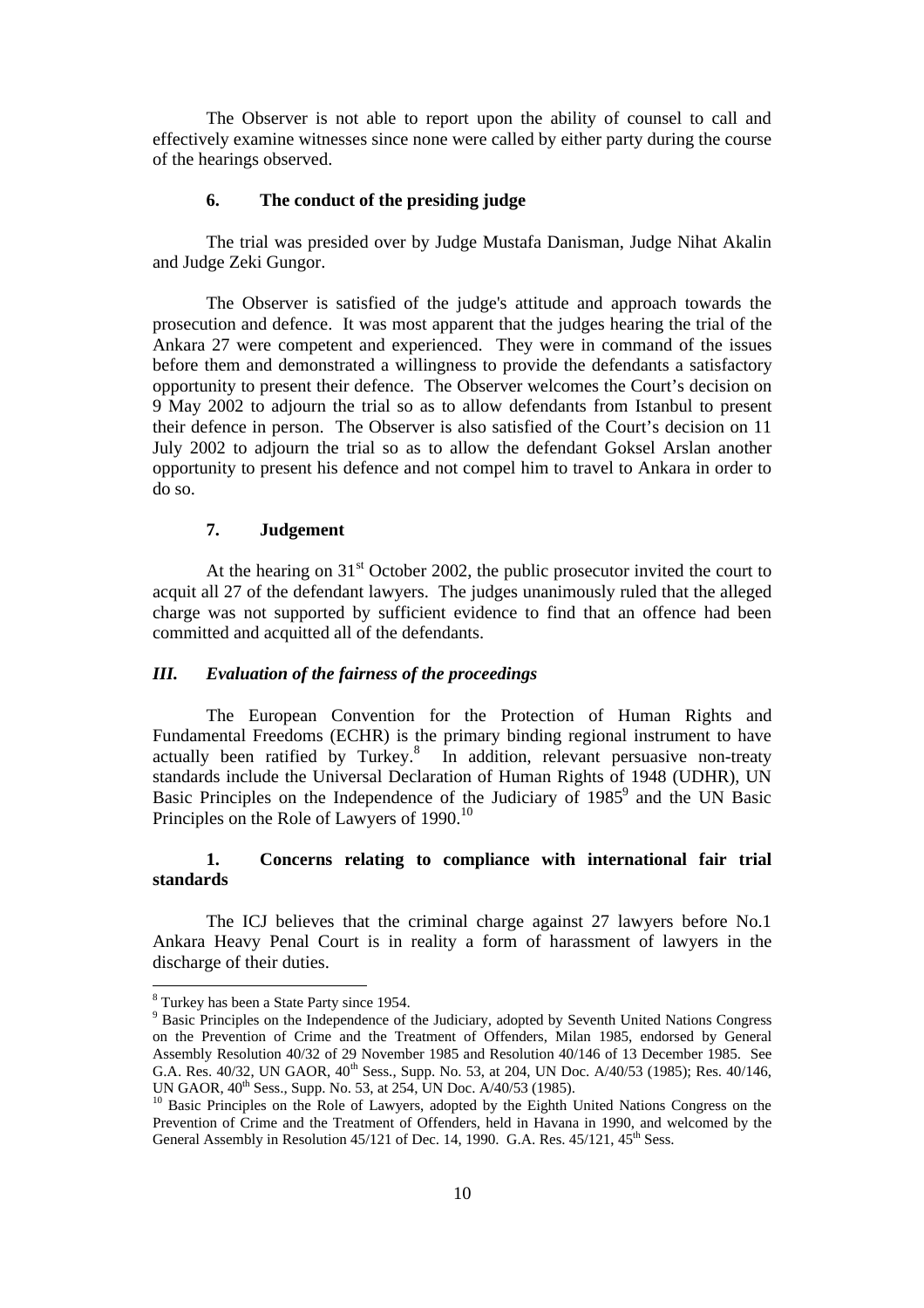To enable any legal profession to effectively perform its role in the defence of individuals, lawyers must be able to counsel and represent their clients in accordance with their established professional standards and judgement free from any influence, pressure, threat or undue interference.

A legal obligation to protect the role of lawyers is implicit within the right to a fair trial as guaranteed by Article 6 of the European Convention on Human Rights and Fundamental Freedoms to which Turkey is a party.

The right of every accused to be legally represented in the conduct of his/her defence can only be said to be fully effective when lawyers can, without fear, fulfil their duties towards their clients. Where such conditions are not present and the personal security of lawyers is an issue the effectiveness and the integrity of the lawyers' work are potentially compromised.

The existence of threats against lawyers is often the result of the identification of lawyers with their clients' causes. Lawyers representing accused persons in politically sensitive cases are often subjected to accusations of holding the same views and opinions as their clients. The trial of the 27 lawyers, therefore, must be examined within this context.

Based on observations of the hearings on 9 May 2002, 11 July 2002 and 31 October 2002, the Observer has concerns in relation to the application of the following international fair trial guarantees.

## **a. The right to be tried by an independent and impartial tribunal**

Both the preliminary investigation and the prosecution of the 27 lawyers had been approved, not only by the Public Prosecutor's Office, but more significantly, by the Minister of Justice and the Under-Secretary of the Minister of Justice, respectively. The Minister of Justice and the Under-Secretary of the Minister of Justice each retain voting rights in the High Council, the body which is responsible for the appointment, promotion, transferring and discipline of members of the Turkish judiciary. The judges seized of the trial of the 27 lawyers were thus left in the invidious position of knowing that individuals capable of exercising a profound influence over their entire judicial career had already found there to be a prima facie case to answer. In such circumstances where their independence can be seen to be compromised, the ICJ is satisfied at the decision of the judges to acquit the 27 lawyers on the basis of insufficient evidence despite the fact that this was done so on the recommendation of the public prosecutor.

# **b. Right to be informed of the charge**

The Observer received numerous complaints from the 27 lawyers that they were not afforded their right to be informed of the charge against them with sufficient clarity in accordance with Article  $6(3)(a)$  of the European Convention on Human Rights ("ECHR"). The complaints focused upon the fact that although the indictment detailed the particulars of the offence as "shouting slogans", there was no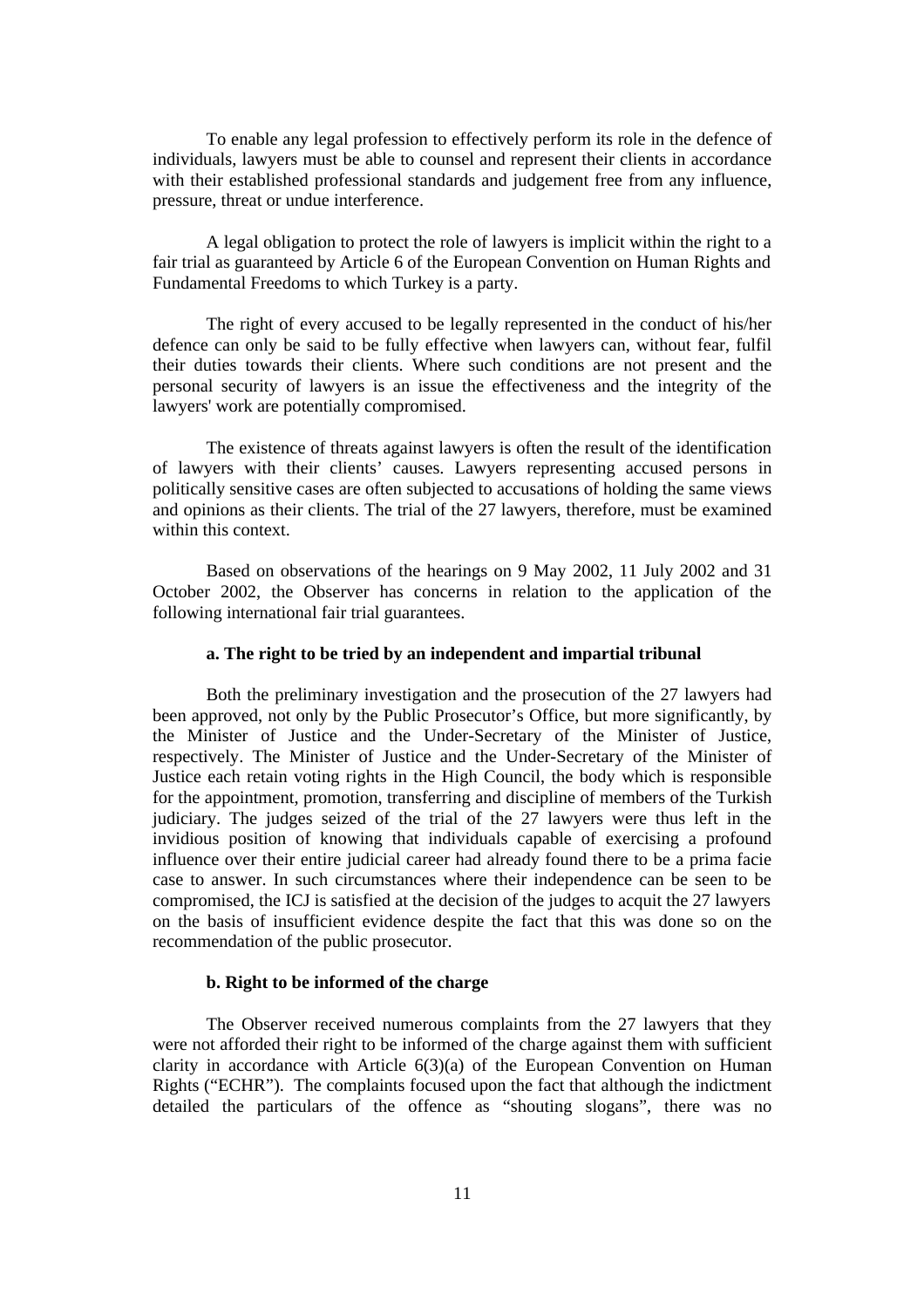particularisation of what each defendant was alleged to have said and therefore no indication as to whether what they shouted, if they did shout, was in fact a "slogan".<sup>11</sup>

The Observer is of the opinion that although the indictment against the lawyers did provide the legal basis for the charge by indicating that the conduct of the accused amounted to "professional misconduct" under Article 240 of the Turkish Penal Code, nevertheless, the lawyers' right to be informed of the charge against them was not fully respected as the facts which formed the basis of the accusation were not clearly set forth. Specifically, the charge failed to detail precisely what the defendant lawyers were alleged to have shouted. In so far as they were therefore unable to challenge whether they shouted slogans or not, the Observer is of the opinion that the right of the 27 lawyers to prepare a proper defence was compromised.

## **c. The right to be presumed innocent until proven guilty**

The Observer noted that at the outset of the hearing on 9 May 2002, the Court asked the defendants to declare whether they had any previous convictions. Two of the lawyers declared that they had previously been convicted of offences under Article 213 of the Turkish Penal Code ("incitement to hatred on grounds of race or religion"). Whilst the Observer recognises that the European Commission has expressed its view in several cases that informing decision-makers of a person's prior convictions before a verdict is reached does not necessarily violate fair trial guarantees, including the presumption of innocence enshrined by Article 6(2) of the  $ECHR$ ,<sup>12</sup> the Observer nevertheless considers that the practice of requiring a defendant to declare his/her criminal record at the outset of a criminal trial in the presence of the tribunal that is to determine his/her fate can be prejudicial and is not a practice that should be encouraged. The Observer considers that if justice is to be not only done, but also seen to be done, this practice ought properly to be abolished.

#### **d. The right to be tried within a reasonable time**

l

The Observer has some concerns over the length of time that was allowed to elapse between the alleged offence and the start of the trial. The charge related to an incident that was alleged to have taken place at a court hearing on 5 December 2000. It is not clear when the Gendarme Captain responsible for complaining about the conduct of the lawyers initiated his complaint but it is clear that the Ministry of the Interior forwarded the said complaint to the Ministry of Justice by way of a letter dated 19 December 2000. It is also clear that the lawyers were not formally charged until 27 November 2001. The intervening 11 months were occupied with the Ministry of Justice authorising the Public Prosecutor's Office to commence an investigation,

<sup>&</sup>lt;sup>11</sup> The court record of the first hearing on  $9<sup>th</sup>$  May 2002 reveals that the accused consistently brought to the court's attention the fact that they charge lacked essential information. This issue was addressed in the statement handed out in court on behalf of 15 of the 27 accused it was then reiterated by accused Selcuk Kozagacli who stated that: "In the indictment it is not known which slogan was shouted and we cannot know whether what was shouted was a slogan or not".

<sup>12</sup> *X v. Austria*, 3 April 1967, 23 Coll. Dec. 31 (presiding judge disclosed details of the accused's previous convictions to lay judges before a verdict was reached on a burglary charge); *X v. Austria*, 1 April 1966, 19 Coll. Dec. 95 (accused's previous convictions for theft were referred to during the course of trial); *X v. Denmark*, 14 December 1965, 18 Coll. Dec 44 (the public prosecutor informed the court of the accused's numerous previous convictions before the jury reached a verdict on a rape charge).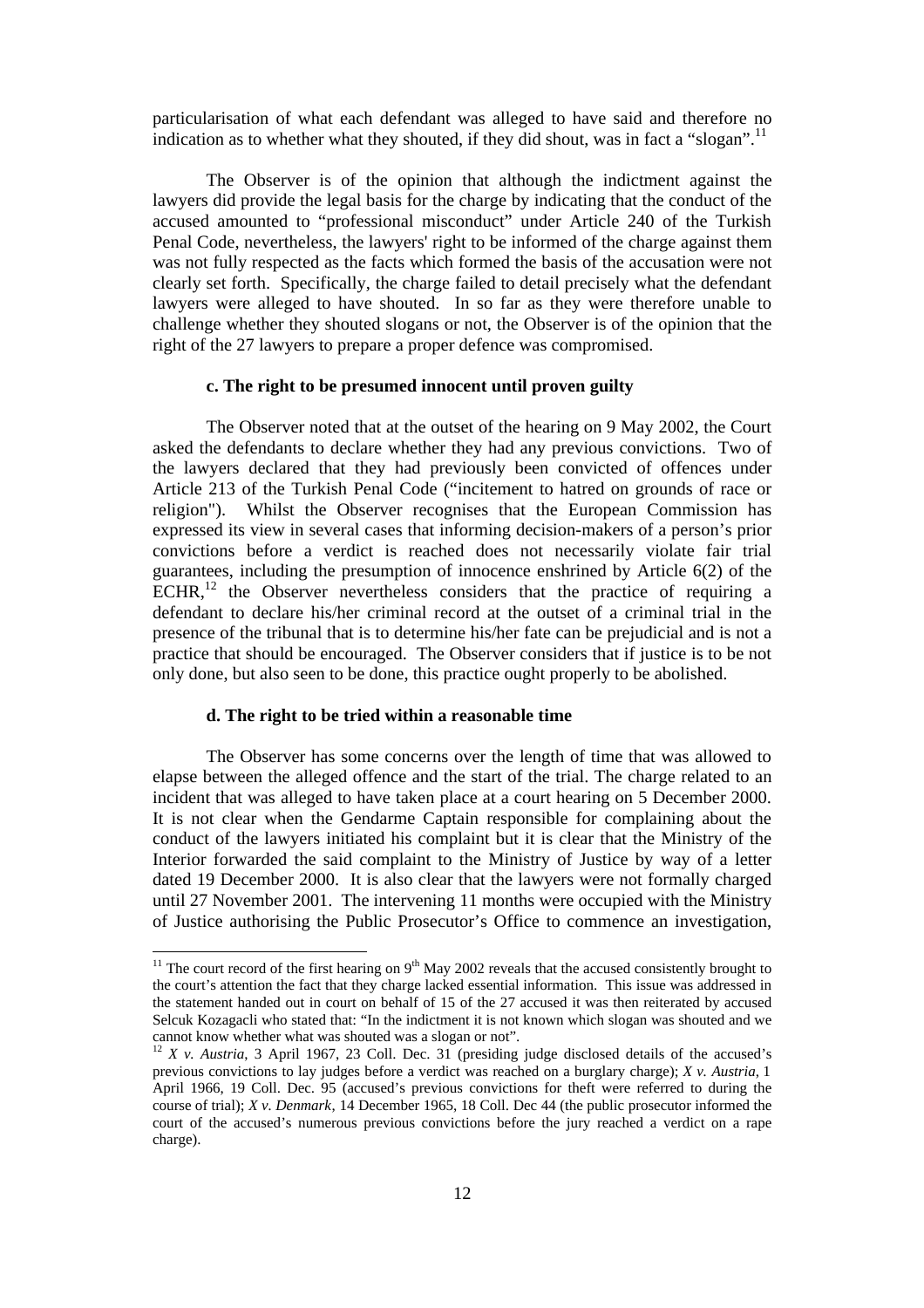the Public Prosecutor's Office undertaking an investigation, the Public Prosecutor's Office forwarding the investigation report to the Ministry of Justice, the Ministry of Justice considering the investigation report and finally the Ministry of Justice authorising the preferment of charges against the 27 lawyers.

The Observer notes that although the complaint involved allegations against 27 lawyers, the nature of the investigation required was a relatively straightforward one bearing in mind that the complaint amounted to an allegation of a simple disturbance within the precincts of a courtroom. Further, the 27 lawyers faced only a single charge. This suggests that the investigation would have been narrow rather than having to address the situation of multiple defendants facing the prospect of multiple charges. Furthermore, since the offence was alleged to have occurred within courtroom No.5 of the Ankara Heavy Penal Court, there should have been no difficulty in identifying and locating potential witnesses to the incident. Finally, the Observer is not aware of any suggestion that the accused acted in any way other than to have co-operated fully throughout the investigation stage. In light of the foregoing considerations, the Observer questions why a period of almost a year was allowed to elapse between the date of the alleged offence and the date of charges being preferred, given that excessive delay in the administration of justice constitutes a danger to the rule of law.

However, it is an examination of the prosecution file that causes the greatest concern over the apparent delay in bringing formal charges in the present case. The prosecution file contained no evidence whatsoever in support of the charge brought against the 27 lawyers, other than the original complaint by the Gendarme Captain who was not present in the courtroom when the offence was alleged to have taken place. This begs the question as to precisely what sort of an investigation was carried out during the 11 months between the date of the alleged offence and the date when charges were preferred. In the view of the Observer it seems unarguable that 11 months was a reasonable period of time for an investigation to be conducted when the absence of any prosecution evidence, other than the initiating complaint, suggests that no detailed investigation was ever undertaken.

## **2. Compliance with international fair trial standards**

#### **a. The right to defence**

The Observer notes that the defendant lawyers were not excluded from observing the proceedings against them. No restrictions were placed upon their ability to defend themselves in person when they so wished or upon their choice of legal representative. They were able to hear the prosecution case in full and put forward their defence. They were able to refute the prosecution's evidence. No restrictions were placed upon their ability to advise their counsel in the examination of witnesses, although none were in fact called. The court authorities also complied with their duty to notify the accused of the date and location of the hearing. In view of the foregoing, the Observer concludes that the 27 lawyers were afforded their right to make a defence in accordance with Article 6(3)(c) of the ECHR.

#### **b. Right to adequate time and facilities to prepare the defence**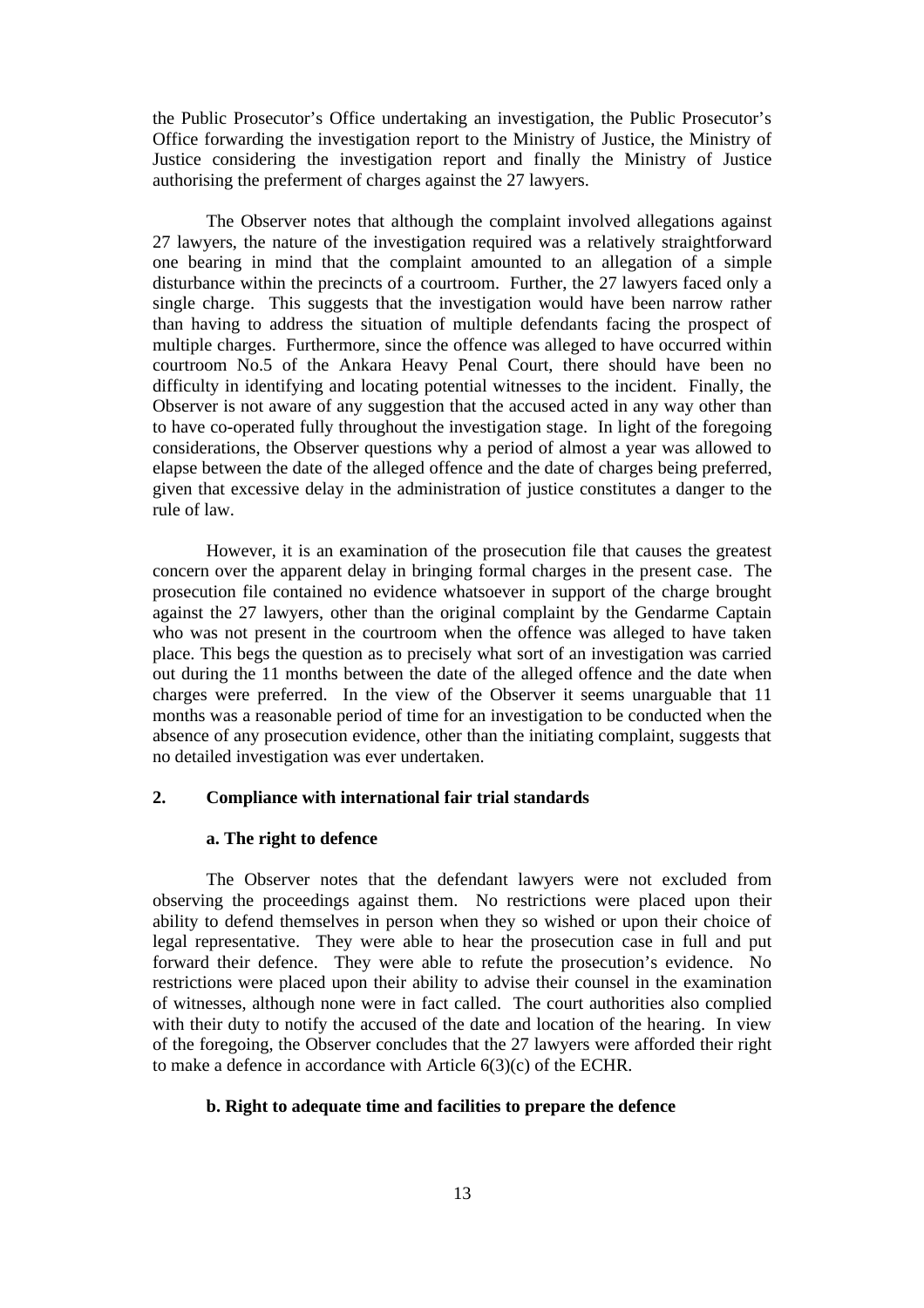The Observer notes that over five months elapsed between the indictment being preferred and the start of the trial. A further five-and-a-half months then elapsed between the start of the trial and its conclusion, a period of time during which only three short hearings were held. The case against the lawyers was not especially complex. They faced a single charge and the prosecution's evidence comprised a single complaint by one gendarme officer. Although 27 lawyers were charged, they were all able to access separate representation. All of the lawyers were on bail during the proceedings and therefore no restrictions were placed upon their ability to communicate in confidence with their legal representatives. The Observer received no complaints of the defence having been denied full access to all appropriate information, files and documents necessary for the preparation of their case. In view of the foregoing, the Observer concludes that the 27 lawyers and their legal representatives were afforded adequate time and facilities for the preparation of their defence in accordance with Article 6(3)(b) of the ECHR and Principle 21 of the Basic Principles on the Role of Lawyers.

## **c. The right not to be compelled to testify or confess guilt**

The Observer is unaware of any restrictions having been placed upon the defendant lawyer's right to remain silent. Furthermore, no complaints were received of the accused having been coerced to testify or to confess. In the opinion of the Observer therefore, the 27 lawyers were afforded their right not to be compelled to testify or confess guilt in accordance with the European Court's interpretation of Article 6 of the ECHR.

#### *IV. Conclusion*

Any comment on the trial of the Ankara 27 must necessarily extend beyond an analysis of the fairness of the proceedings in the courtroom to include the overall context within which the criminal charges against the lawyers arose. It is through this optic that the Observer reports his profound concern that bringing criminal charges against the Ankara 27 was an attempt by the Turkish state to intimidate and harass lawyers in the discharge of their legitimate professional duties.

Several facts evidenced during the course of the observation of the trial of the Ankara 27 support this position. First, the charge was not initiated by the public prosecutor who was in court on the date of the incident, 5 December 2000, but by a written complaint filed with the Office of the Public Prosecutor by Kemal Tekin, a Gendarme Captain, who was not present in the court on the said day. Second, no incident report was filed by the police or gendarmes present in the courtroom on the day of the alleged incident. Third, some of the accused claimed that they were not present in the court at the moment of the incident. Fourth, the prosecution was brought despite the official court record of proceedings on 5 December 2000 making no reference to any breach of the peace occurring in the courtroom, whether initiated by the gendarmes or the defence lawyers. Fifth, as indicated previously, the prosecution was brought despite an article published in the 6 December 2000 edition of the newspaper '*Radikal*', written by a journalist present in the courtroom at the time of the alleged incident, being entirely corroborative of the lawyers' version of events as asserted in their defence statement. Sixth, after an elapse of an 11-month period for investigation of the charge, at the time of the hearing on 9 May 2002, the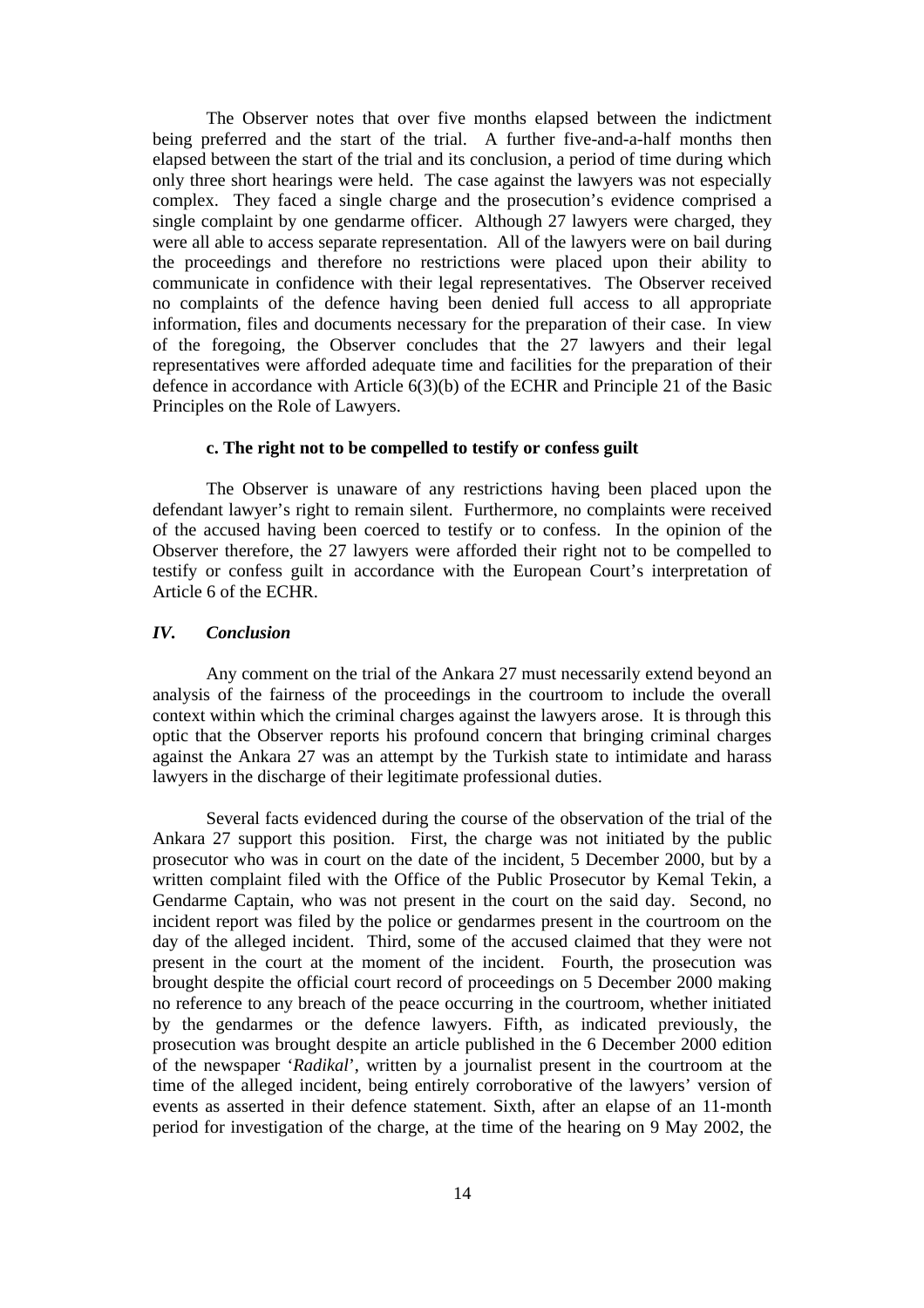court file contained no statement from any witness present in the courtroom at the time of the alleged incident. Finally, the political nature of this trial can also be supported by the fact that immediately prior to the hearing on 9 May 2002, the defendants, their legal representatives and those attending the hearing (including the Observer) were filmed by an individual who refused to reveal his identity and who stated that he was acting "under orders".

The Observer therefore reports that, in his opinion, although the charge brought against the 27 lawyers was prima facie non-political in character, the circumstances in which it was brought indicate that it was a manifestation of statesponsored or state-tolerated harassment and intimidation of members of the Turkish legal profession for having provided advice and representation to individuals charged with political and serious criminal offences against the Turkish state.

The Observer is fortified in his conclusion after having met with the Chief Public Prosecutor of Ankara on 11 July 2002. During the course of this meeting the Chief Public Prosecutor openly stated that lawyers who represent members of illegal organisations are actually the tools of these organisations and are "terrorist lawyers".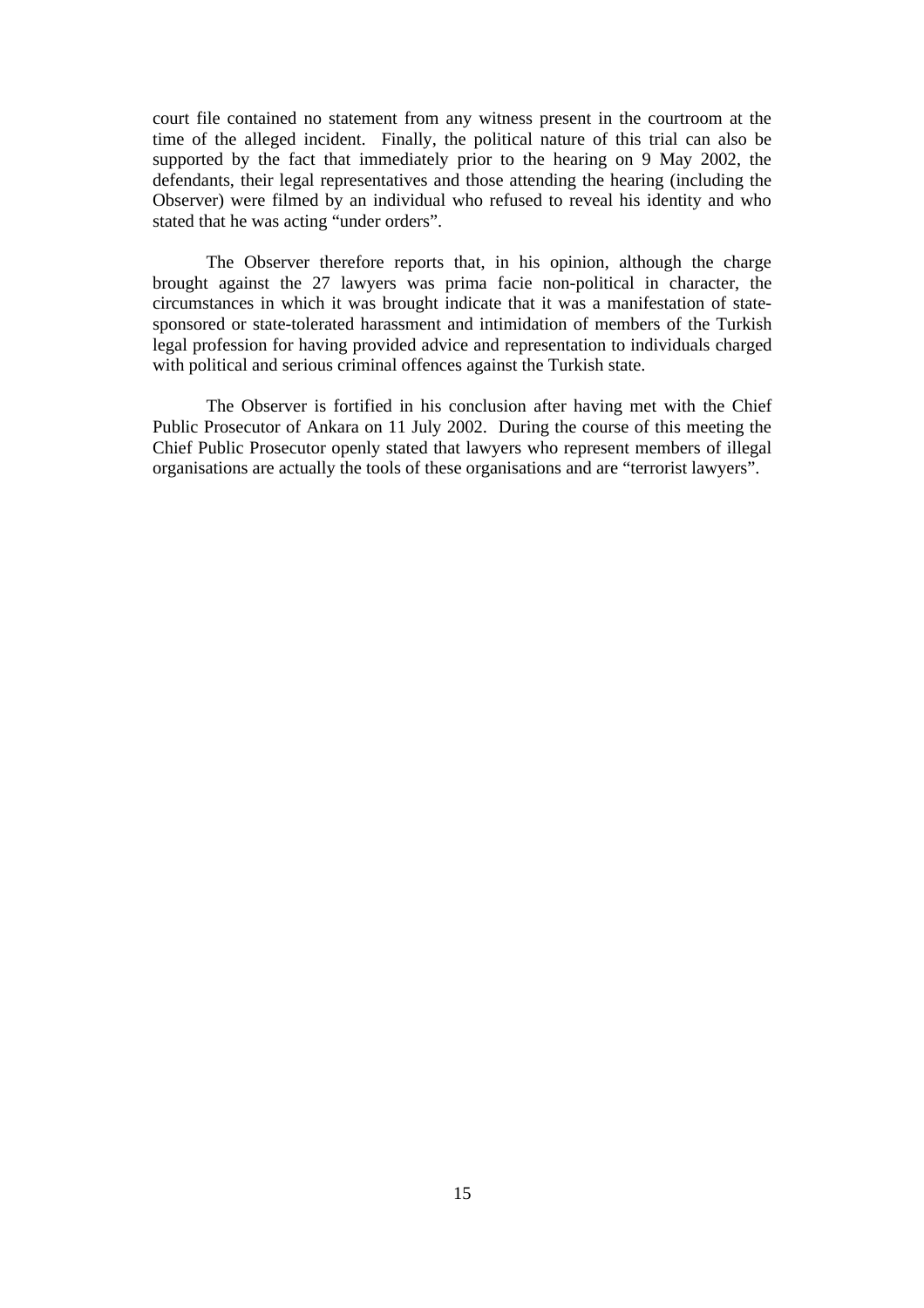# *Annex A*

## **1. Background information concerning the accused**

In the order in which they appeared on the indictment, the 27 lawyers tried before No.1 Ankara Heavy Penal Court were: Ayhan Medeni; Nurten Caglar; Fahriye Belgun (Culhaoglu); Dilek Midik; Vahide Ozgur Sariyildiz; Sevil Ceylan; Aytul Kaplan; Devrim Karakulah; Riza Karaman; Riza Karaman; Gaye Dincel; Huseyin Yuksel Bicen; Nuray Ozdogan; Nazan Vangolu; Vedat Aytac; Haci Ozhan; Filiz Kalayci; Suna Coskun; Kazim Bayraktar; Gulizar Tuncer; Ibrahim Ergun; Selcuk Kozagacli; Sevim Akat; Keles Ozturk; Goksel Arslan; Zeki Ruzgar; Mevit Engeci; and Oya Aydin.

All of the lawyers were members of either the Ankara Bar Association or the Istanbul Bar Association. Their professional experience ranged from less than 1 year to over 20 years in practice.

#### **2. Socio-political background to the trial**

Article 2 of the Turkish Constitution describes the characteristics of the Republic as a "democratic, secular, and social State governed by the rule of law, in accordance with the concepts of social peace, national solidarity, and justice; respectful of human rights, committed to Ataturk nationalism, and based on the fundamental principles set forth in the preamble". Thus, the principle of the rule of law is given a prominent place in the Constitution together with other fundamental characteristics of the Turkish State.

According to Turkish law, the power of the judiciary is exercised by judicial (criminal), military and administrative courts. These courts render their verdicts in the first instance, while superior courts examine the verdict for subsequent rulings.

Criminal courts of original jurisdiction are Justice of the Peace Courts (Sulh Ceza Mahkemeleri), Courts of General Criminal Jurisdiction (or Courts of First Instance) (Asliye Ceza Mahkemeleri), and Heavy Penal Courts (Aoir Ceza Mahkemeleri). Justice of the Peace Courts and Courts of General Criminal Jurisdiction have one judge, and are generally located in the capitals of sub-provinces. Heavy Penal Courts are composed of three judges, one of whom is the head, and are located in provincial capitals. In addition, State Security Courts deal with political and serious criminal cases deemed threatening to the security of the state. Turkish courts have no jury system; judges render decisions after establishing the facts in each case based on evidence presented by lawyers and public prosecutors. The Supreme Court of Appeal (also known as the Court of Cassation) is the only competent authority for reviewing decisions and verdicts of lower-level judicial courts, both civil and criminal.

Article 9 of the Turkish Constitution provides for an independent judiciary. Under Article 138, judges are protected from instructions, recommendations or suggestions that may influence them in the exercise of their judicial power. Furthermore, no legislative debate may be held concerning the exercise of judicial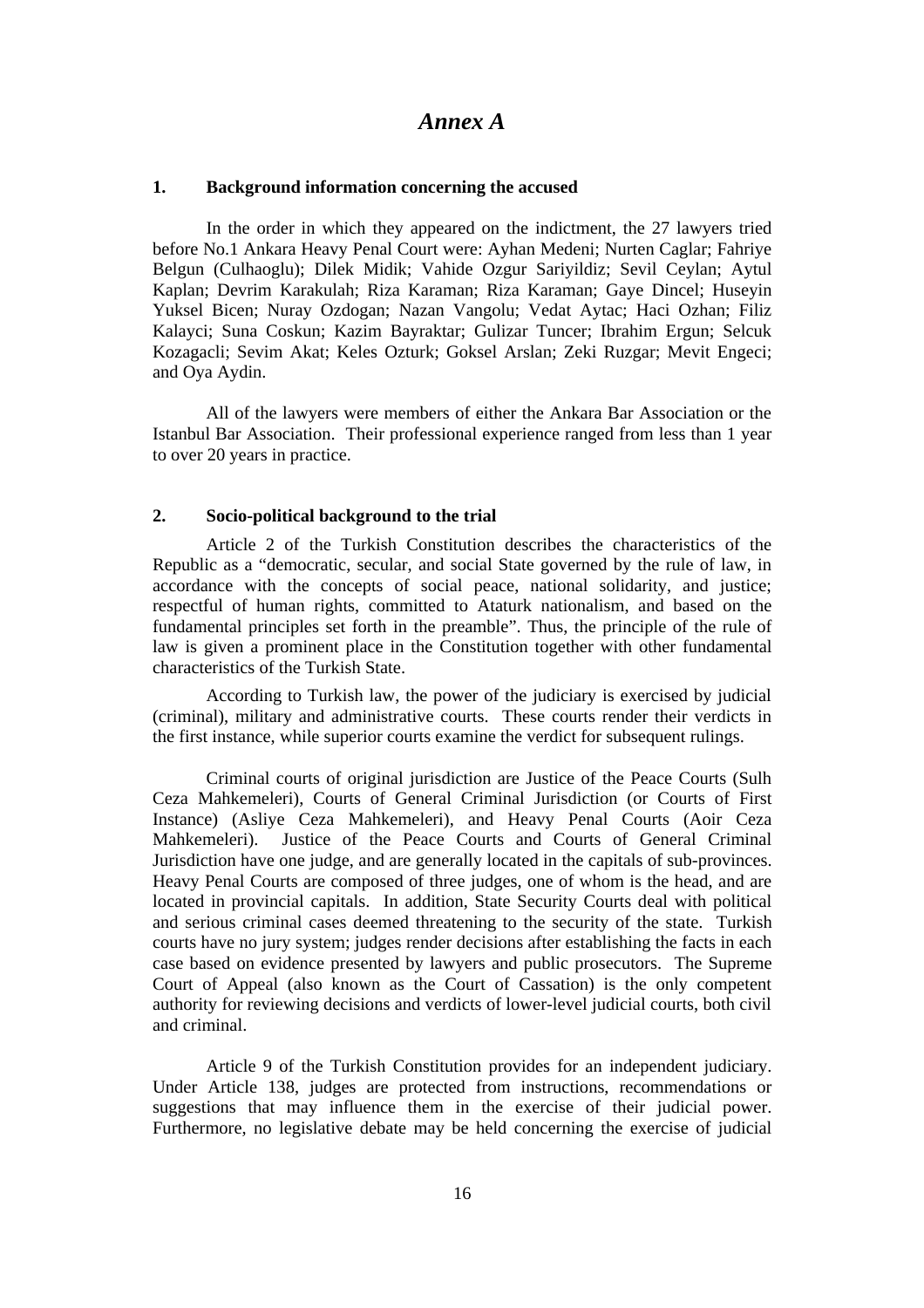power in a pending trial and both legislative and executive organs are required to comply with court decisions without alteration or delay. Article 139 of the Constitution provides judges with security of tenure, although certain legitimate exceptions are authorised.

Notwithstanding these provisions, there is continuing concern within the international community regarding the extent of the independence of Turkish judges in practice. These concerns centre on the make up of the ruling body of the judiciary, the High Council of Judges and Prosecutors and its potential to exert undue pressure on members of the judiciary. Established by Article 159 of the Constitution, the High Council is responsible for appointing, transferring, promoting, disciplining and dismissing judges. The Council is chaired by the Minister of Justice, a Minister of Justice Under-Secretary and five judges selected by the President, thereby failing to separate the judiciary from the executive. Decisions of the Council are not open to judicial review. Discussion within the Turkish government about possible changes to the High Council suggests that the government is aware that it is not satisfactory.<sup>13</sup>

Turkey has also been the target of much criticism over a long period of time by human rights organisations<sup>14</sup>, United Nations Mechanisms<sup>15</sup> and the European Court of Human Rights<sup>16</sup> on the issue of the extent to which Turkish lawyers are able to exercise their role in the judicial process without undue restriction and pressure. Observers have commented that on occasion lawyers are subjected to state-sanctioned or state-tolerated harassment, intimidation and violence merely for providing professional legal services to their clients. Lawyers who repeatedly conduct defences before the State Security Courts are, at least in some cases, considered to share the political views of their clients and, as such, termed "terrorist lawyers" by the police, the public prosecutors and the courts. Lawyers who appear in trials before the State Security Courts in cases of torture and extra-judicial killing are, in some quarters, qualified as "public enemies". Lawyers who publicly comment on the human rights practices of Turkey or the Kurdish situation tend to be regarded, in some official circles, as enemies of the state and branded separatists.

<sup>13</sup> For a detailed discussion see, Chapter VII of *The Independence of Judges and Lawyers in the Republic of Turkey: Report of a Mission, 1999*, published by the Centre for the Independence of Judges and Lawyers of the International Commission of Jurists, Geneva, Switzerland.

<sup>&</sup>lt;sup>14</sup> Turkey has been highlighted in many reports of the International Commission of Jurists, see for example *Attacks on Justice,* years 1999, 2000 and 2002 and *The Independence of Judges and Lawyers in the Republic of Turkey, Report of a Mission, 1999*. See also, Amnesty International documents, as for example, *Lawyers severely ill-treated outside Buca Prison in Izmir*, EUR 44/31/96, March 1996; *17 years in the balance: Lawyer Esber Yagmurdereli returns to prison in freedom of expression case*, EUR 44/074/1998, November 1997; *Ocalan Lawyers at Risk,* EUR 44/020/1999, February 1999 and Amnesty International Annual Reports of 2000 and 2001.

<sup>&</sup>lt;sup>15</sup> See, for example, report of cases of harassment of lawyers in the reports of the Special Rapporteur on the Independence of Judges and Lawyers, Mr. Param Cumaraswamy (E/CN.4/1998/39, 12 February 1998; E/CN.4/1999/60, 13 January 1999; E/CN.4/2000/61, 21 February 2000 at 287-302; E/CN.4/2002/72, 11 February 2002 at 184-189); Report submitted by Ms. Hina Jilani, Special Representative of Secretary-General on Human Rights Defenders (E/CN.4/2002/106, 27 February 2002) and Report of the Special Rapporteur on the Promotion and Protection of the Right to Freedom of Opinion and Expression, Mr. Abid Hussain (E/CN.4/199840, 28 January 1998; E/CN.4/1997/31/Add1, 11 February 1997.

<sup>16</sup> See for example ECtHR, *Kurt v. Turkey*, 25 May 1998 and ECtHR, *Okcuoglu v. Turkey*, 8 July 1999.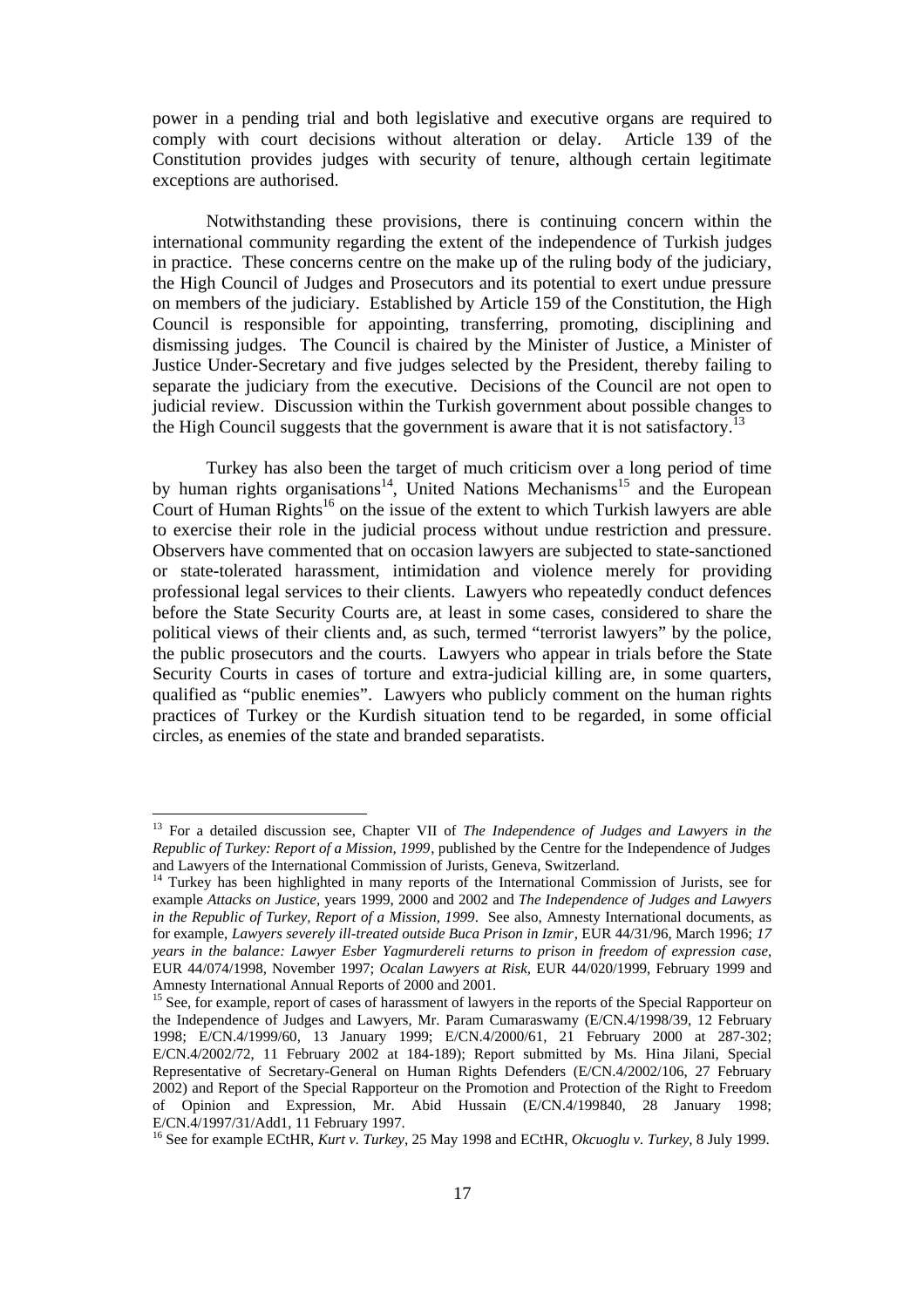At its most severe, the harassment and intimidation of Turkish lawyers has taken the form of arrest and detention. Lawyers have been deprived of their liberty for prolonged periods of time and placed at risk of physical and emotional abuse. It is equally of concern that lawyers have been exposed to prolonged and repeated criminal prosecution for their work. Less serious, but nevertheless equally objectionable forms of harassment have included disrespectful or threatening treatment of lawyers in the performance of their duties by members of the security forces, including unnecessary searches, verbal abuse and interception of telephone calls.<sup>17</sup>

<sup>17</sup> See *The Independence of Judges and Lawyers in the Republic of Turkey*, *1999*.